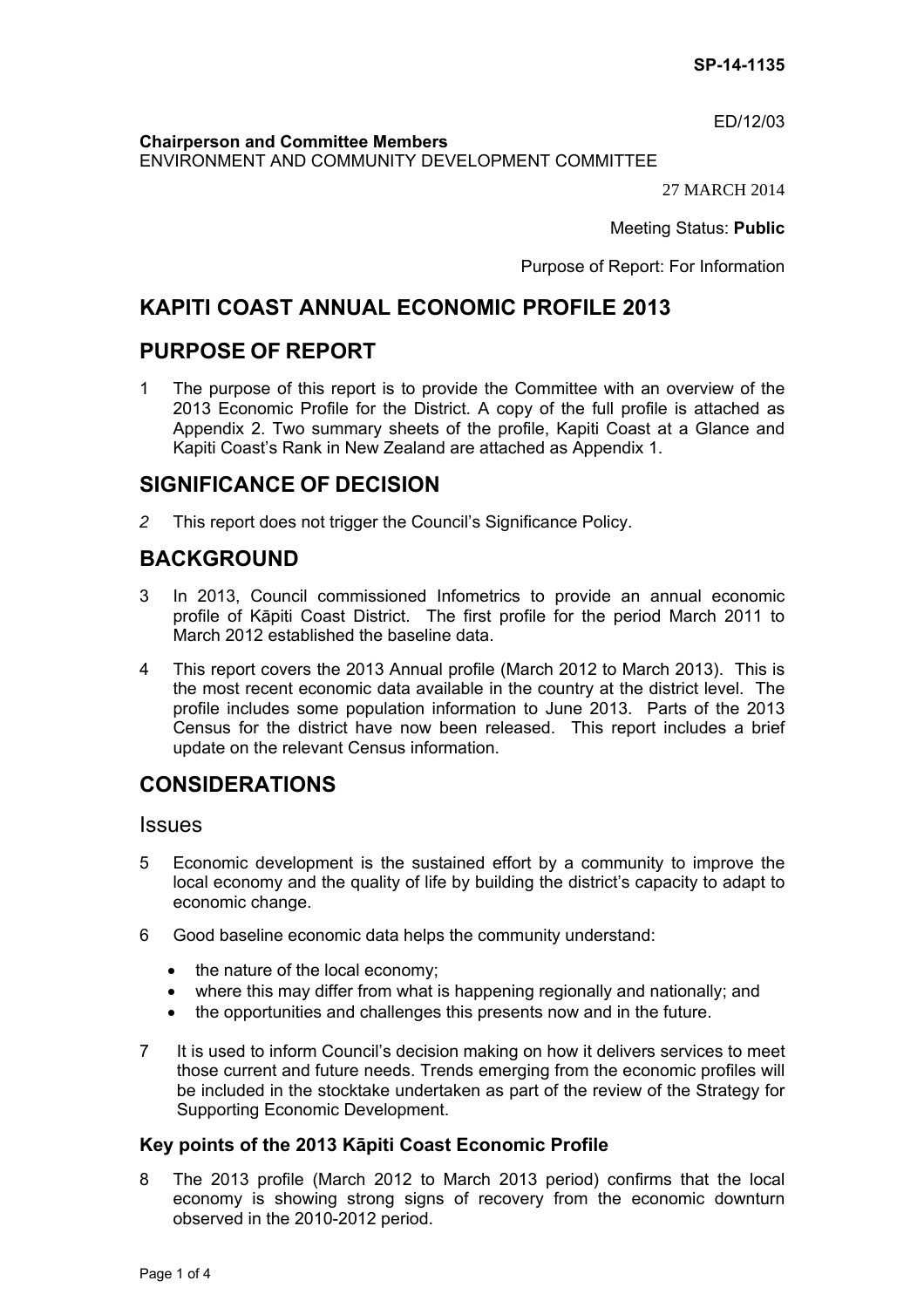- 9 While economic growth (GDP) is still negative, the rate of decline has slowed significantly (from -3.6% to -1.0%). There was positive growth in jobs (385 jobs, 0.2% increase). Importantly there was increased growth in the high value add service industries.
- 10 This recovery can largely be attributed to improvement in the construction sector. Construction industries (which had declined in value by 17% between 2011- 2012, grew 6.2% in the 2012-2013 period). Without this activity the rate of decline in GDP growth would have been 0.5% higher.
- 11 This improvement is likely to continue over the next few years as the construction sector increases in value with the Expressway work and increasing activity in the residential housing sector.
- 12 The challenge however, is that the diversity of the industry base of the district declined between 2012 and 2013 i.e. became more concentrated on key sectors particularly retail, construction and health and social assistance. Increasing reliance on a few key sectors makes the district more vulnerable to external policy and economic change in the longer term.
- 13 The construction sector is usually one of the first areas to slow during an economic downturn. Similarly the retail sector is going though structural change with the shift to on-line sales. Nationally growth of online sales was 15% between 2012 and 2013. The increase in the 2013-2014 period is currently tracking at 20%. Overseas this has equated to a reduction in physical stores and staff.
- 14 The percentage of Kāpiti people employed in the retail and health and social assistance is higher than the national average. Work in both these sectors is often part time and is generally lower paid than other sectors in the economy.
- 15 The district also has a significant number of self employed people and small to medium enterprises. The percentage of self employed people in the district increased from 27.7% to 29.5% during the period. This remains significantly higher than the national self employment average (17.4%) and is increasing faster than the rate of national increase.
- [1](#page-1-0)6 Average earnings of the Kāpiti workforce during 2011- 2012<sup>1</sup> was \$39,350 per annum compared to the regional average of \$57,840 and a national average of \$50,110.
- 17 For the local economy to have sufficient resilience to cope with any post expressway construction downturn and the shifts in the digital retail model there is an increasing need for greater diversification in the economic base and growth in other sectors.
- 18 Further analysis of these issues and trends will be included in the proposed April briefing to Councillors as part of the review of the Strategy for Supporting Economic Development.

#### **Population Update from the 2013 Census**

Age Structure

19 The Census shows a continuing trend for the Kāpiti population to be under represented in the 0-14 and 15-64 age groups and over represented in the 65+

<span id="page-1-0"></span> $1$  Consistent territorial data on earnings and housing affordability in the 2013 Profile is only available for the year ended march 2012.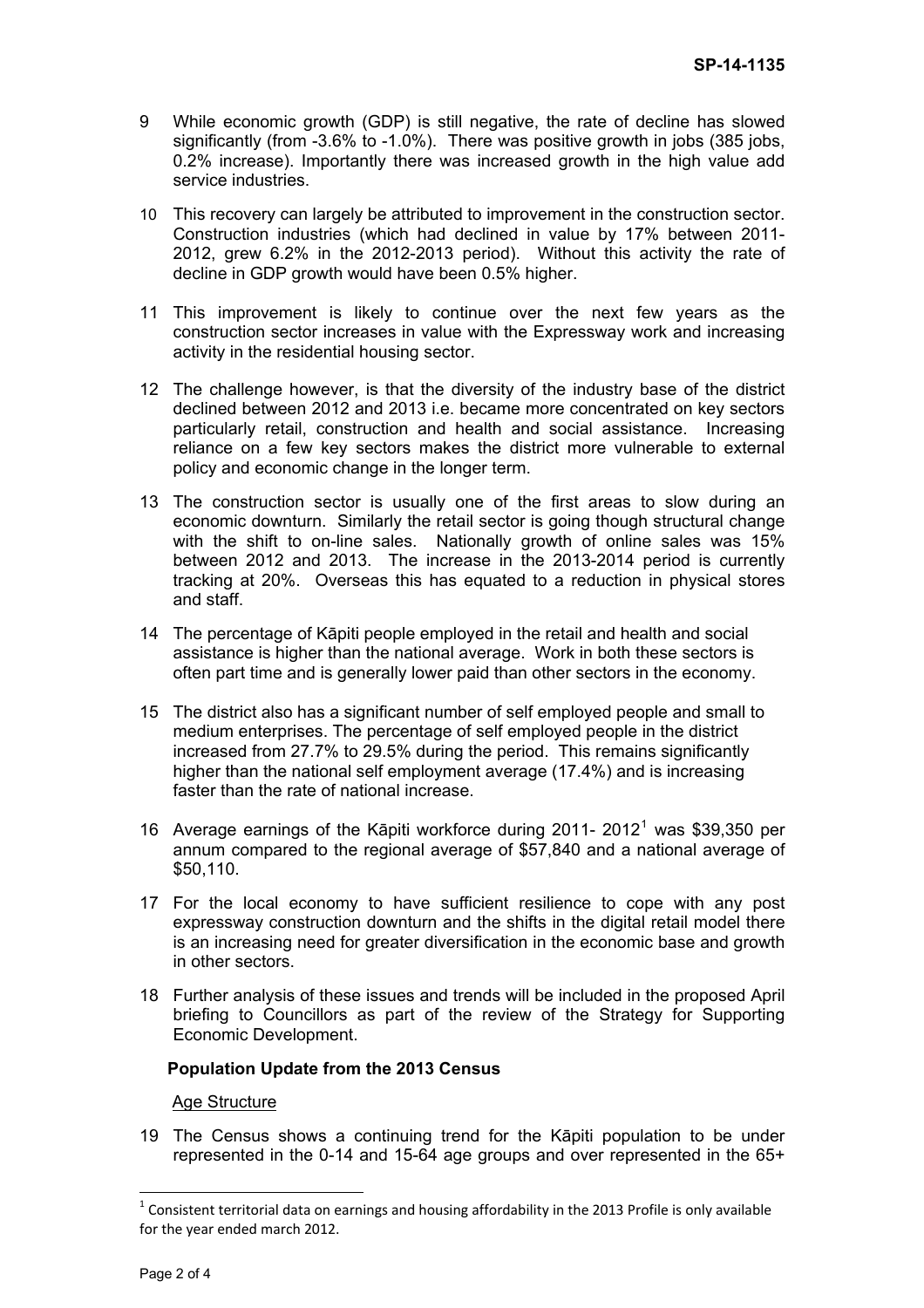age group compared to the rest of the Wellington Region and New Zealand generally. The following graph show that the local work force (15-64 age group) is smaller than the rest of the region and the national average.

| Age Group | Kapiti | <b>Wellington Region</b> | National |
|-----------|--------|--------------------------|----------|
| $0 - 14$  | 18.4%  | 19.5%                    | 20.4%    |
| 15-64     | 56.3%  | 67.3%                    | 65.3     |
| $65+$     | 25.3%  | 13.2%                    | 14.3     |

20 Graph 1 below outlines the change in the age structure of the district between the 2006 and the 2013 census. Specifically there has been a reduction in the 30 to 40 age group in the district and growth in the 50-55 age group. There is insufficient data currently available to determine what has caused the change. It is apparent from national figures that a significant portion of the people who migrated to Australia during the period was in the 20 to 40 age group. Some of the local decline in numbers in the 30 to 40 age group could also be attributable to this.



#### Graph 1: Change in Kāpiti 5 year age structure

## Financial Considerations

21 There are no financial implications.

## Legal Considerations

22 There are no legal considerations.

## **Delegation**

23 The Committee has the delegation under Clause 7.1 of the *Governance Structure and Delegations: 2013-2016 Triennium* (November 2013) to develop policies and work programmes that support the social, economic, environmental

## **Consultation**

24 No consultation with Community Boards has been undertaken.